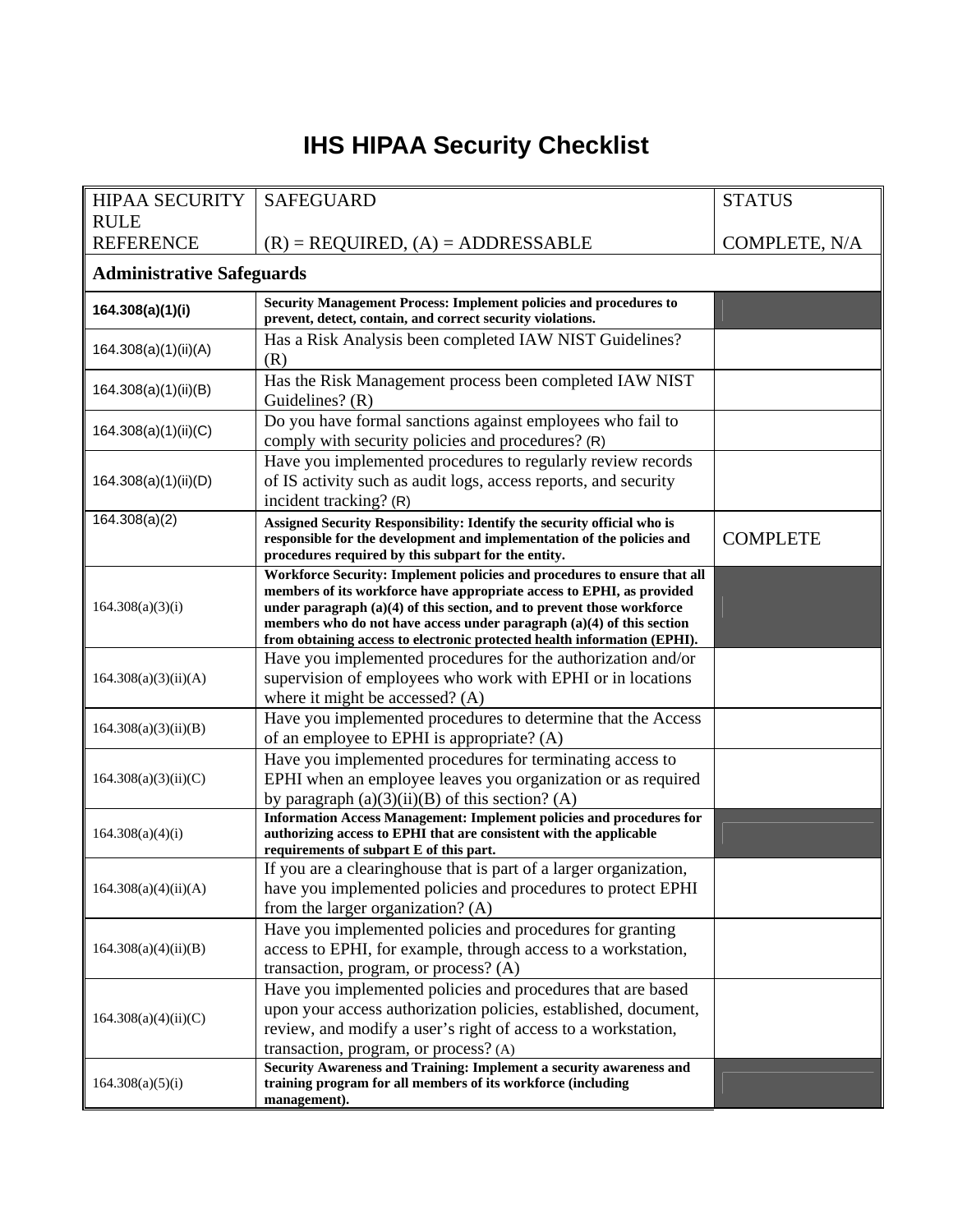| Do you have policies and procedures for guarding against,<br>164.308(a)(5)(ii)(B)<br>detecting, and reporting malicious software? (A)<br>Do you have procedures for monitoring login attempts and<br>164.308(a)(5)(ii)(C)<br>reporting discrepancies? (A)<br>Do you have procedures for creating, changing, and<br>164.308(a)(5)(ii)(D)<br>safeguarding passwords? (A)<br>Security Incident Procedures: Implement policies and procedures to<br>164.308(a)(6)(i)<br>address security incidents.<br>Do you have procedures to identify and respond to suspected or<br>know security incidents; mitigate to the extent practicable,<br>164.308(a)(6)(ii)<br>harmful effects of known security incidents; and document<br>incidents and their outcomes? (R)<br>Contingency Plan: Establish (and implement as needed) policies and<br>procedures for responding to an emergency or other occurrence (for<br>164.308(a)(7)(i)<br>example, fire, vandalism, system failure, and natural disaster) that<br>damages systems that contain EPHI.<br>Have you established and implemented procedures to create and<br>164.308(a)(7)(ii)(A)<br>maintain retrievable exact copies of EPHI? (R)<br>Have you established (and implemented as needed) procedures<br>to restore any loss of EPHI data that is stored electronically?<br>164.308(a)(7)(ii)(B)<br>(R)<br>Have you established (and implemented as needed) procedures<br>to enable continuation of critical business processes and for<br>164.308(a)(7)(ii)(C)<br>protection of EPHI while operating in the emergency mode? (R)<br>Have you implemented procedures for periodic testing and<br>164.308(a)(7)(ii)(D)<br>revision of contingency plans? (A)<br>Have you assessed the relative criticality of specific<br>applications and data in support of other contingency plan<br>164.308(a)(7)(ii)(E)<br>components? $(A)$<br>Have you established a plan for periodic technical and non technical<br>evaluation, based initially upon the standards implemented under this<br>rule and subsequently, in response to environmental or operational<br>164.308(a)(8)<br>changes affecting the security of EPHI, that establishes the extent to<br>which an entity's security policies and procedures meet the requirements<br>of this subpart? $(R)$<br><b>Business Associate Contracts and Other Arrangements: A covered entity,</b><br>in accordance with Sec. 164.306, may permit a business associate to<br>create, receive, maintain, or transmit EPHI on the covered entity's behalf<br>164.308(b)(1)<br>only of the covered entity obtains satisfactory assurances, in accordance<br>with Sec. 164.314(a) that the business associate appropriately safeguard<br>the information.<br>Have you established written contracts or other arrangements with your<br>trading partners that documents satisfactory assurances required by paragraph<br>164.308(b)(4)<br>$(b)(1)$ of this section that meets the applicable requirements of Sec.<br>164.314(a)? (R)<br><b>Physical Safeguards</b><br>Facility Access Controls: Implement policies and procedures to limit<br>physical access to its electronic information systems and the facility or<br>164.310(a)(1)<br>facilities in which they are housed, while ensuring that properly<br>authorized access is allowed.<br>Have you established (and implemented as needed) procedures<br>164.310(a)(2)(i)<br>that allow facility access in support of restoration of lost data<br>under the disaster recovery plan and emergency mode | 164.308(a)(5)(ii)(A) | Do you provide periodic information security reminders? (A) |  |
|-------------------------------------------------------------------------------------------------------------------------------------------------------------------------------------------------------------------------------------------------------------------------------------------------------------------------------------------------------------------------------------------------------------------------------------------------------------------------------------------------------------------------------------------------------------------------------------------------------------------------------------------------------------------------------------------------------------------------------------------------------------------------------------------------------------------------------------------------------------------------------------------------------------------------------------------------------------------------------------------------------------------------------------------------------------------------------------------------------------------------------------------------------------------------------------------------------------------------------------------------------------------------------------------------------------------------------------------------------------------------------------------------------------------------------------------------------------------------------------------------------------------------------------------------------------------------------------------------------------------------------------------------------------------------------------------------------------------------------------------------------------------------------------------------------------------------------------------------------------------------------------------------------------------------------------------------------------------------------------------------------------------------------------------------------------------------------------------------------------------------------------------------------------------------------------------------------------------------------------------------------------------------------------------------------------------------------------------------------------------------------------------------------------------------------------------------------------------------------------------------------------------------------------------------------------------------------------------------------------------------------------------------------------------------------------------------------------------------------------------------------------------------------------------------------------------------------------------------------------------------------------------------------------------------------------------------------------------------------------------------------------------------------------------------------------------------------------------------------------------------------------------------------------------------------------------------------------------------------------------------------------------------------------------------------------------------------------------------------------------------------------------------------------------------------------------------------------------------------------------------------------------------------------------|----------------------|-------------------------------------------------------------|--|
|                                                                                                                                                                                                                                                                                                                                                                                                                                                                                                                                                                                                                                                                                                                                                                                                                                                                                                                                                                                                                                                                                                                                                                                                                                                                                                                                                                                                                                                                                                                                                                                                                                                                                                                                                                                                                                                                                                                                                                                                                                                                                                                                                                                                                                                                                                                                                                                                                                                                                                                                                                                                                                                                                                                                                                                                                                                                                                                                                                                                                                                                                                                                                                                                                                                                                                                                                                                                                                                                                                                                           |                      |                                                             |  |
|                                                                                                                                                                                                                                                                                                                                                                                                                                                                                                                                                                                                                                                                                                                                                                                                                                                                                                                                                                                                                                                                                                                                                                                                                                                                                                                                                                                                                                                                                                                                                                                                                                                                                                                                                                                                                                                                                                                                                                                                                                                                                                                                                                                                                                                                                                                                                                                                                                                                                                                                                                                                                                                                                                                                                                                                                                                                                                                                                                                                                                                                                                                                                                                                                                                                                                                                                                                                                                                                                                                                           |                      |                                                             |  |
|                                                                                                                                                                                                                                                                                                                                                                                                                                                                                                                                                                                                                                                                                                                                                                                                                                                                                                                                                                                                                                                                                                                                                                                                                                                                                                                                                                                                                                                                                                                                                                                                                                                                                                                                                                                                                                                                                                                                                                                                                                                                                                                                                                                                                                                                                                                                                                                                                                                                                                                                                                                                                                                                                                                                                                                                                                                                                                                                                                                                                                                                                                                                                                                                                                                                                                                                                                                                                                                                                                                                           |                      |                                                             |  |
|                                                                                                                                                                                                                                                                                                                                                                                                                                                                                                                                                                                                                                                                                                                                                                                                                                                                                                                                                                                                                                                                                                                                                                                                                                                                                                                                                                                                                                                                                                                                                                                                                                                                                                                                                                                                                                                                                                                                                                                                                                                                                                                                                                                                                                                                                                                                                                                                                                                                                                                                                                                                                                                                                                                                                                                                                                                                                                                                                                                                                                                                                                                                                                                                                                                                                                                                                                                                                                                                                                                                           |                      |                                                             |  |
|                                                                                                                                                                                                                                                                                                                                                                                                                                                                                                                                                                                                                                                                                                                                                                                                                                                                                                                                                                                                                                                                                                                                                                                                                                                                                                                                                                                                                                                                                                                                                                                                                                                                                                                                                                                                                                                                                                                                                                                                                                                                                                                                                                                                                                                                                                                                                                                                                                                                                                                                                                                                                                                                                                                                                                                                                                                                                                                                                                                                                                                                                                                                                                                                                                                                                                                                                                                                                                                                                                                                           |                      |                                                             |  |
|                                                                                                                                                                                                                                                                                                                                                                                                                                                                                                                                                                                                                                                                                                                                                                                                                                                                                                                                                                                                                                                                                                                                                                                                                                                                                                                                                                                                                                                                                                                                                                                                                                                                                                                                                                                                                                                                                                                                                                                                                                                                                                                                                                                                                                                                                                                                                                                                                                                                                                                                                                                                                                                                                                                                                                                                                                                                                                                                                                                                                                                                                                                                                                                                                                                                                                                                                                                                                                                                                                                                           |                      |                                                             |  |
|                                                                                                                                                                                                                                                                                                                                                                                                                                                                                                                                                                                                                                                                                                                                                                                                                                                                                                                                                                                                                                                                                                                                                                                                                                                                                                                                                                                                                                                                                                                                                                                                                                                                                                                                                                                                                                                                                                                                                                                                                                                                                                                                                                                                                                                                                                                                                                                                                                                                                                                                                                                                                                                                                                                                                                                                                                                                                                                                                                                                                                                                                                                                                                                                                                                                                                                                                                                                                                                                                                                                           |                      |                                                             |  |
|                                                                                                                                                                                                                                                                                                                                                                                                                                                                                                                                                                                                                                                                                                                                                                                                                                                                                                                                                                                                                                                                                                                                                                                                                                                                                                                                                                                                                                                                                                                                                                                                                                                                                                                                                                                                                                                                                                                                                                                                                                                                                                                                                                                                                                                                                                                                                                                                                                                                                                                                                                                                                                                                                                                                                                                                                                                                                                                                                                                                                                                                                                                                                                                                                                                                                                                                                                                                                                                                                                                                           |                      |                                                             |  |
|                                                                                                                                                                                                                                                                                                                                                                                                                                                                                                                                                                                                                                                                                                                                                                                                                                                                                                                                                                                                                                                                                                                                                                                                                                                                                                                                                                                                                                                                                                                                                                                                                                                                                                                                                                                                                                                                                                                                                                                                                                                                                                                                                                                                                                                                                                                                                                                                                                                                                                                                                                                                                                                                                                                                                                                                                                                                                                                                                                                                                                                                                                                                                                                                                                                                                                                                                                                                                                                                                                                                           |                      |                                                             |  |
|                                                                                                                                                                                                                                                                                                                                                                                                                                                                                                                                                                                                                                                                                                                                                                                                                                                                                                                                                                                                                                                                                                                                                                                                                                                                                                                                                                                                                                                                                                                                                                                                                                                                                                                                                                                                                                                                                                                                                                                                                                                                                                                                                                                                                                                                                                                                                                                                                                                                                                                                                                                                                                                                                                                                                                                                                                                                                                                                                                                                                                                                                                                                                                                                                                                                                                                                                                                                                                                                                                                                           |                      |                                                             |  |
|                                                                                                                                                                                                                                                                                                                                                                                                                                                                                                                                                                                                                                                                                                                                                                                                                                                                                                                                                                                                                                                                                                                                                                                                                                                                                                                                                                                                                                                                                                                                                                                                                                                                                                                                                                                                                                                                                                                                                                                                                                                                                                                                                                                                                                                                                                                                                                                                                                                                                                                                                                                                                                                                                                                                                                                                                                                                                                                                                                                                                                                                                                                                                                                                                                                                                                                                                                                                                                                                                                                                           |                      |                                                             |  |
|                                                                                                                                                                                                                                                                                                                                                                                                                                                                                                                                                                                                                                                                                                                                                                                                                                                                                                                                                                                                                                                                                                                                                                                                                                                                                                                                                                                                                                                                                                                                                                                                                                                                                                                                                                                                                                                                                                                                                                                                                                                                                                                                                                                                                                                                                                                                                                                                                                                                                                                                                                                                                                                                                                                                                                                                                                                                                                                                                                                                                                                                                                                                                                                                                                                                                                                                                                                                                                                                                                                                           |                      |                                                             |  |
|                                                                                                                                                                                                                                                                                                                                                                                                                                                                                                                                                                                                                                                                                                                                                                                                                                                                                                                                                                                                                                                                                                                                                                                                                                                                                                                                                                                                                                                                                                                                                                                                                                                                                                                                                                                                                                                                                                                                                                                                                                                                                                                                                                                                                                                                                                                                                                                                                                                                                                                                                                                                                                                                                                                                                                                                                                                                                                                                                                                                                                                                                                                                                                                                                                                                                                                                                                                                                                                                                                                                           |                      |                                                             |  |
|                                                                                                                                                                                                                                                                                                                                                                                                                                                                                                                                                                                                                                                                                                                                                                                                                                                                                                                                                                                                                                                                                                                                                                                                                                                                                                                                                                                                                                                                                                                                                                                                                                                                                                                                                                                                                                                                                                                                                                                                                                                                                                                                                                                                                                                                                                                                                                                                                                                                                                                                                                                                                                                                                                                                                                                                                                                                                                                                                                                                                                                                                                                                                                                                                                                                                                                                                                                                                                                                                                                                           |                      |                                                             |  |
|                                                                                                                                                                                                                                                                                                                                                                                                                                                                                                                                                                                                                                                                                                                                                                                                                                                                                                                                                                                                                                                                                                                                                                                                                                                                                                                                                                                                                                                                                                                                                                                                                                                                                                                                                                                                                                                                                                                                                                                                                                                                                                                                                                                                                                                                                                                                                                                                                                                                                                                                                                                                                                                                                                                                                                                                                                                                                                                                                                                                                                                                                                                                                                                                                                                                                                                                                                                                                                                                                                                                           |                      |                                                             |  |
|                                                                                                                                                                                                                                                                                                                                                                                                                                                                                                                                                                                                                                                                                                                                                                                                                                                                                                                                                                                                                                                                                                                                                                                                                                                                                                                                                                                                                                                                                                                                                                                                                                                                                                                                                                                                                                                                                                                                                                                                                                                                                                                                                                                                                                                                                                                                                                                                                                                                                                                                                                                                                                                                                                                                                                                                                                                                                                                                                                                                                                                                                                                                                                                                                                                                                                                                                                                                                                                                                                                                           |                      |                                                             |  |
|                                                                                                                                                                                                                                                                                                                                                                                                                                                                                                                                                                                                                                                                                                                                                                                                                                                                                                                                                                                                                                                                                                                                                                                                                                                                                                                                                                                                                                                                                                                                                                                                                                                                                                                                                                                                                                                                                                                                                                                                                                                                                                                                                                                                                                                                                                                                                                                                                                                                                                                                                                                                                                                                                                                                                                                                                                                                                                                                                                                                                                                                                                                                                                                                                                                                                                                                                                                                                                                                                                                                           |                      |                                                             |  |
|                                                                                                                                                                                                                                                                                                                                                                                                                                                                                                                                                                                                                                                                                                                                                                                                                                                                                                                                                                                                                                                                                                                                                                                                                                                                                                                                                                                                                                                                                                                                                                                                                                                                                                                                                                                                                                                                                                                                                                                                                                                                                                                                                                                                                                                                                                                                                                                                                                                                                                                                                                                                                                                                                                                                                                                                                                                                                                                                                                                                                                                                                                                                                                                                                                                                                                                                                                                                                                                                                                                                           |                      |                                                             |  |
|                                                                                                                                                                                                                                                                                                                                                                                                                                                                                                                                                                                                                                                                                                                                                                                                                                                                                                                                                                                                                                                                                                                                                                                                                                                                                                                                                                                                                                                                                                                                                                                                                                                                                                                                                                                                                                                                                                                                                                                                                                                                                                                                                                                                                                                                                                                                                                                                                                                                                                                                                                                                                                                                                                                                                                                                                                                                                                                                                                                                                                                                                                                                                                                                                                                                                                                                                                                                                                                                                                                                           |                      |                                                             |  |
|                                                                                                                                                                                                                                                                                                                                                                                                                                                                                                                                                                                                                                                                                                                                                                                                                                                                                                                                                                                                                                                                                                                                                                                                                                                                                                                                                                                                                                                                                                                                                                                                                                                                                                                                                                                                                                                                                                                                                                                                                                                                                                                                                                                                                                                                                                                                                                                                                                                                                                                                                                                                                                                                                                                                                                                                                                                                                                                                                                                                                                                                                                                                                                                                                                                                                                                                                                                                                                                                                                                                           |                      |                                                             |  |
|                                                                                                                                                                                                                                                                                                                                                                                                                                                                                                                                                                                                                                                                                                                                                                                                                                                                                                                                                                                                                                                                                                                                                                                                                                                                                                                                                                                                                                                                                                                                                                                                                                                                                                                                                                                                                                                                                                                                                                                                                                                                                                                                                                                                                                                                                                                                                                                                                                                                                                                                                                                                                                                                                                                                                                                                                                                                                                                                                                                                                                                                                                                                                                                                                                                                                                                                                                                                                                                                                                                                           |                      |                                                             |  |
|                                                                                                                                                                                                                                                                                                                                                                                                                                                                                                                                                                                                                                                                                                                                                                                                                                                                                                                                                                                                                                                                                                                                                                                                                                                                                                                                                                                                                                                                                                                                                                                                                                                                                                                                                                                                                                                                                                                                                                                                                                                                                                                                                                                                                                                                                                                                                                                                                                                                                                                                                                                                                                                                                                                                                                                                                                                                                                                                                                                                                                                                                                                                                                                                                                                                                                                                                                                                                                                                                                                                           |                      |                                                             |  |
|                                                                                                                                                                                                                                                                                                                                                                                                                                                                                                                                                                                                                                                                                                                                                                                                                                                                                                                                                                                                                                                                                                                                                                                                                                                                                                                                                                                                                                                                                                                                                                                                                                                                                                                                                                                                                                                                                                                                                                                                                                                                                                                                                                                                                                                                                                                                                                                                                                                                                                                                                                                                                                                                                                                                                                                                                                                                                                                                                                                                                                                                                                                                                                                                                                                                                                                                                                                                                                                                                                                                           |                      |                                                             |  |
|                                                                                                                                                                                                                                                                                                                                                                                                                                                                                                                                                                                                                                                                                                                                                                                                                                                                                                                                                                                                                                                                                                                                                                                                                                                                                                                                                                                                                                                                                                                                                                                                                                                                                                                                                                                                                                                                                                                                                                                                                                                                                                                                                                                                                                                                                                                                                                                                                                                                                                                                                                                                                                                                                                                                                                                                                                                                                                                                                                                                                                                                                                                                                                                                                                                                                                                                                                                                                                                                                                                                           |                      |                                                             |  |
|                                                                                                                                                                                                                                                                                                                                                                                                                                                                                                                                                                                                                                                                                                                                                                                                                                                                                                                                                                                                                                                                                                                                                                                                                                                                                                                                                                                                                                                                                                                                                                                                                                                                                                                                                                                                                                                                                                                                                                                                                                                                                                                                                                                                                                                                                                                                                                                                                                                                                                                                                                                                                                                                                                                                                                                                                                                                                                                                                                                                                                                                                                                                                                                                                                                                                                                                                                                                                                                                                                                                           |                      |                                                             |  |
|                                                                                                                                                                                                                                                                                                                                                                                                                                                                                                                                                                                                                                                                                                                                                                                                                                                                                                                                                                                                                                                                                                                                                                                                                                                                                                                                                                                                                                                                                                                                                                                                                                                                                                                                                                                                                                                                                                                                                                                                                                                                                                                                                                                                                                                                                                                                                                                                                                                                                                                                                                                                                                                                                                                                                                                                                                                                                                                                                                                                                                                                                                                                                                                                                                                                                                                                                                                                                                                                                                                                           |                      |                                                             |  |
|                                                                                                                                                                                                                                                                                                                                                                                                                                                                                                                                                                                                                                                                                                                                                                                                                                                                                                                                                                                                                                                                                                                                                                                                                                                                                                                                                                                                                                                                                                                                                                                                                                                                                                                                                                                                                                                                                                                                                                                                                                                                                                                                                                                                                                                                                                                                                                                                                                                                                                                                                                                                                                                                                                                                                                                                                                                                                                                                                                                                                                                                                                                                                                                                                                                                                                                                                                                                                                                                                                                                           |                      |                                                             |  |
|                                                                                                                                                                                                                                                                                                                                                                                                                                                                                                                                                                                                                                                                                                                                                                                                                                                                                                                                                                                                                                                                                                                                                                                                                                                                                                                                                                                                                                                                                                                                                                                                                                                                                                                                                                                                                                                                                                                                                                                                                                                                                                                                                                                                                                                                                                                                                                                                                                                                                                                                                                                                                                                                                                                                                                                                                                                                                                                                                                                                                                                                                                                                                                                                                                                                                                                                                                                                                                                                                                                                           |                      |                                                             |  |
|                                                                                                                                                                                                                                                                                                                                                                                                                                                                                                                                                                                                                                                                                                                                                                                                                                                                                                                                                                                                                                                                                                                                                                                                                                                                                                                                                                                                                                                                                                                                                                                                                                                                                                                                                                                                                                                                                                                                                                                                                                                                                                                                                                                                                                                                                                                                                                                                                                                                                                                                                                                                                                                                                                                                                                                                                                                                                                                                                                                                                                                                                                                                                                                                                                                                                                                                                                                                                                                                                                                                           |                      |                                                             |  |
|                                                                                                                                                                                                                                                                                                                                                                                                                                                                                                                                                                                                                                                                                                                                                                                                                                                                                                                                                                                                                                                                                                                                                                                                                                                                                                                                                                                                                                                                                                                                                                                                                                                                                                                                                                                                                                                                                                                                                                                                                                                                                                                                                                                                                                                                                                                                                                                                                                                                                                                                                                                                                                                                                                                                                                                                                                                                                                                                                                                                                                                                                                                                                                                                                                                                                                                                                                                                                                                                                                                                           |                      |                                                             |  |
|                                                                                                                                                                                                                                                                                                                                                                                                                                                                                                                                                                                                                                                                                                                                                                                                                                                                                                                                                                                                                                                                                                                                                                                                                                                                                                                                                                                                                                                                                                                                                                                                                                                                                                                                                                                                                                                                                                                                                                                                                                                                                                                                                                                                                                                                                                                                                                                                                                                                                                                                                                                                                                                                                                                                                                                                                                                                                                                                                                                                                                                                                                                                                                                                                                                                                                                                                                                                                                                                                                                                           |                      |                                                             |  |
|                                                                                                                                                                                                                                                                                                                                                                                                                                                                                                                                                                                                                                                                                                                                                                                                                                                                                                                                                                                                                                                                                                                                                                                                                                                                                                                                                                                                                                                                                                                                                                                                                                                                                                                                                                                                                                                                                                                                                                                                                                                                                                                                                                                                                                                                                                                                                                                                                                                                                                                                                                                                                                                                                                                                                                                                                                                                                                                                                                                                                                                                                                                                                                                                                                                                                                                                                                                                                                                                                                                                           |                      |                                                             |  |
|                                                                                                                                                                                                                                                                                                                                                                                                                                                                                                                                                                                                                                                                                                                                                                                                                                                                                                                                                                                                                                                                                                                                                                                                                                                                                                                                                                                                                                                                                                                                                                                                                                                                                                                                                                                                                                                                                                                                                                                                                                                                                                                                                                                                                                                                                                                                                                                                                                                                                                                                                                                                                                                                                                                                                                                                                                                                                                                                                                                                                                                                                                                                                                                                                                                                                                                                                                                                                                                                                                                                           |                      |                                                             |  |
|                                                                                                                                                                                                                                                                                                                                                                                                                                                                                                                                                                                                                                                                                                                                                                                                                                                                                                                                                                                                                                                                                                                                                                                                                                                                                                                                                                                                                                                                                                                                                                                                                                                                                                                                                                                                                                                                                                                                                                                                                                                                                                                                                                                                                                                                                                                                                                                                                                                                                                                                                                                                                                                                                                                                                                                                                                                                                                                                                                                                                                                                                                                                                                                                                                                                                                                                                                                                                                                                                                                                           |                      |                                                             |  |
|                                                                                                                                                                                                                                                                                                                                                                                                                                                                                                                                                                                                                                                                                                                                                                                                                                                                                                                                                                                                                                                                                                                                                                                                                                                                                                                                                                                                                                                                                                                                                                                                                                                                                                                                                                                                                                                                                                                                                                                                                                                                                                                                                                                                                                                                                                                                                                                                                                                                                                                                                                                                                                                                                                                                                                                                                                                                                                                                                                                                                                                                                                                                                                                                                                                                                                                                                                                                                                                                                                                                           |                      |                                                             |  |
|                                                                                                                                                                                                                                                                                                                                                                                                                                                                                                                                                                                                                                                                                                                                                                                                                                                                                                                                                                                                                                                                                                                                                                                                                                                                                                                                                                                                                                                                                                                                                                                                                                                                                                                                                                                                                                                                                                                                                                                                                                                                                                                                                                                                                                                                                                                                                                                                                                                                                                                                                                                                                                                                                                                                                                                                                                                                                                                                                                                                                                                                                                                                                                                                                                                                                                                                                                                                                                                                                                                                           |                      |                                                             |  |
|                                                                                                                                                                                                                                                                                                                                                                                                                                                                                                                                                                                                                                                                                                                                                                                                                                                                                                                                                                                                                                                                                                                                                                                                                                                                                                                                                                                                                                                                                                                                                                                                                                                                                                                                                                                                                                                                                                                                                                                                                                                                                                                                                                                                                                                                                                                                                                                                                                                                                                                                                                                                                                                                                                                                                                                                                                                                                                                                                                                                                                                                                                                                                                                                                                                                                                                                                                                                                                                                                                                                           |                      |                                                             |  |
|                                                                                                                                                                                                                                                                                                                                                                                                                                                                                                                                                                                                                                                                                                                                                                                                                                                                                                                                                                                                                                                                                                                                                                                                                                                                                                                                                                                                                                                                                                                                                                                                                                                                                                                                                                                                                                                                                                                                                                                                                                                                                                                                                                                                                                                                                                                                                                                                                                                                                                                                                                                                                                                                                                                                                                                                                                                                                                                                                                                                                                                                                                                                                                                                                                                                                                                                                                                                                                                                                                                                           |                      |                                                             |  |
|                                                                                                                                                                                                                                                                                                                                                                                                                                                                                                                                                                                                                                                                                                                                                                                                                                                                                                                                                                                                                                                                                                                                                                                                                                                                                                                                                                                                                                                                                                                                                                                                                                                                                                                                                                                                                                                                                                                                                                                                                                                                                                                                                                                                                                                                                                                                                                                                                                                                                                                                                                                                                                                                                                                                                                                                                                                                                                                                                                                                                                                                                                                                                                                                                                                                                                                                                                                                                                                                                                                                           |                      |                                                             |  |
|                                                                                                                                                                                                                                                                                                                                                                                                                                                                                                                                                                                                                                                                                                                                                                                                                                                                                                                                                                                                                                                                                                                                                                                                                                                                                                                                                                                                                                                                                                                                                                                                                                                                                                                                                                                                                                                                                                                                                                                                                                                                                                                                                                                                                                                                                                                                                                                                                                                                                                                                                                                                                                                                                                                                                                                                                                                                                                                                                                                                                                                                                                                                                                                                                                                                                                                                                                                                                                                                                                                                           |                      |                                                             |  |
|                                                                                                                                                                                                                                                                                                                                                                                                                                                                                                                                                                                                                                                                                                                                                                                                                                                                                                                                                                                                                                                                                                                                                                                                                                                                                                                                                                                                                                                                                                                                                                                                                                                                                                                                                                                                                                                                                                                                                                                                                                                                                                                                                                                                                                                                                                                                                                                                                                                                                                                                                                                                                                                                                                                                                                                                                                                                                                                                                                                                                                                                                                                                                                                                                                                                                                                                                                                                                                                                                                                                           |                      |                                                             |  |
|                                                                                                                                                                                                                                                                                                                                                                                                                                                                                                                                                                                                                                                                                                                                                                                                                                                                                                                                                                                                                                                                                                                                                                                                                                                                                                                                                                                                                                                                                                                                                                                                                                                                                                                                                                                                                                                                                                                                                                                                                                                                                                                                                                                                                                                                                                                                                                                                                                                                                                                                                                                                                                                                                                                                                                                                                                                                                                                                                                                                                                                                                                                                                                                                                                                                                                                                                                                                                                                                                                                                           |                      |                                                             |  |
|                                                                                                                                                                                                                                                                                                                                                                                                                                                                                                                                                                                                                                                                                                                                                                                                                                                                                                                                                                                                                                                                                                                                                                                                                                                                                                                                                                                                                                                                                                                                                                                                                                                                                                                                                                                                                                                                                                                                                                                                                                                                                                                                                                                                                                                                                                                                                                                                                                                                                                                                                                                                                                                                                                                                                                                                                                                                                                                                                                                                                                                                                                                                                                                                                                                                                                                                                                                                                                                                                                                                           |                      |                                                             |  |
|                                                                                                                                                                                                                                                                                                                                                                                                                                                                                                                                                                                                                                                                                                                                                                                                                                                                                                                                                                                                                                                                                                                                                                                                                                                                                                                                                                                                                                                                                                                                                                                                                                                                                                                                                                                                                                                                                                                                                                                                                                                                                                                                                                                                                                                                                                                                                                                                                                                                                                                                                                                                                                                                                                                                                                                                                                                                                                                                                                                                                                                                                                                                                                                                                                                                                                                                                                                                                                                                                                                                           |                      |                                                             |  |
|                                                                                                                                                                                                                                                                                                                                                                                                                                                                                                                                                                                                                                                                                                                                                                                                                                                                                                                                                                                                                                                                                                                                                                                                                                                                                                                                                                                                                                                                                                                                                                                                                                                                                                                                                                                                                                                                                                                                                                                                                                                                                                                                                                                                                                                                                                                                                                                                                                                                                                                                                                                                                                                                                                                                                                                                                                                                                                                                                                                                                                                                                                                                                                                                                                                                                                                                                                                                                                                                                                                                           |                      |                                                             |  |
|                                                                                                                                                                                                                                                                                                                                                                                                                                                                                                                                                                                                                                                                                                                                                                                                                                                                                                                                                                                                                                                                                                                                                                                                                                                                                                                                                                                                                                                                                                                                                                                                                                                                                                                                                                                                                                                                                                                                                                                                                                                                                                                                                                                                                                                                                                                                                                                                                                                                                                                                                                                                                                                                                                                                                                                                                                                                                                                                                                                                                                                                                                                                                                                                                                                                                                                                                                                                                                                                                                                                           |                      |                                                             |  |
|                                                                                                                                                                                                                                                                                                                                                                                                                                                                                                                                                                                                                                                                                                                                                                                                                                                                                                                                                                                                                                                                                                                                                                                                                                                                                                                                                                                                                                                                                                                                                                                                                                                                                                                                                                                                                                                                                                                                                                                                                                                                                                                                                                                                                                                                                                                                                                                                                                                                                                                                                                                                                                                                                                                                                                                                                                                                                                                                                                                                                                                                                                                                                                                                                                                                                                                                                                                                                                                                                                                                           |                      |                                                             |  |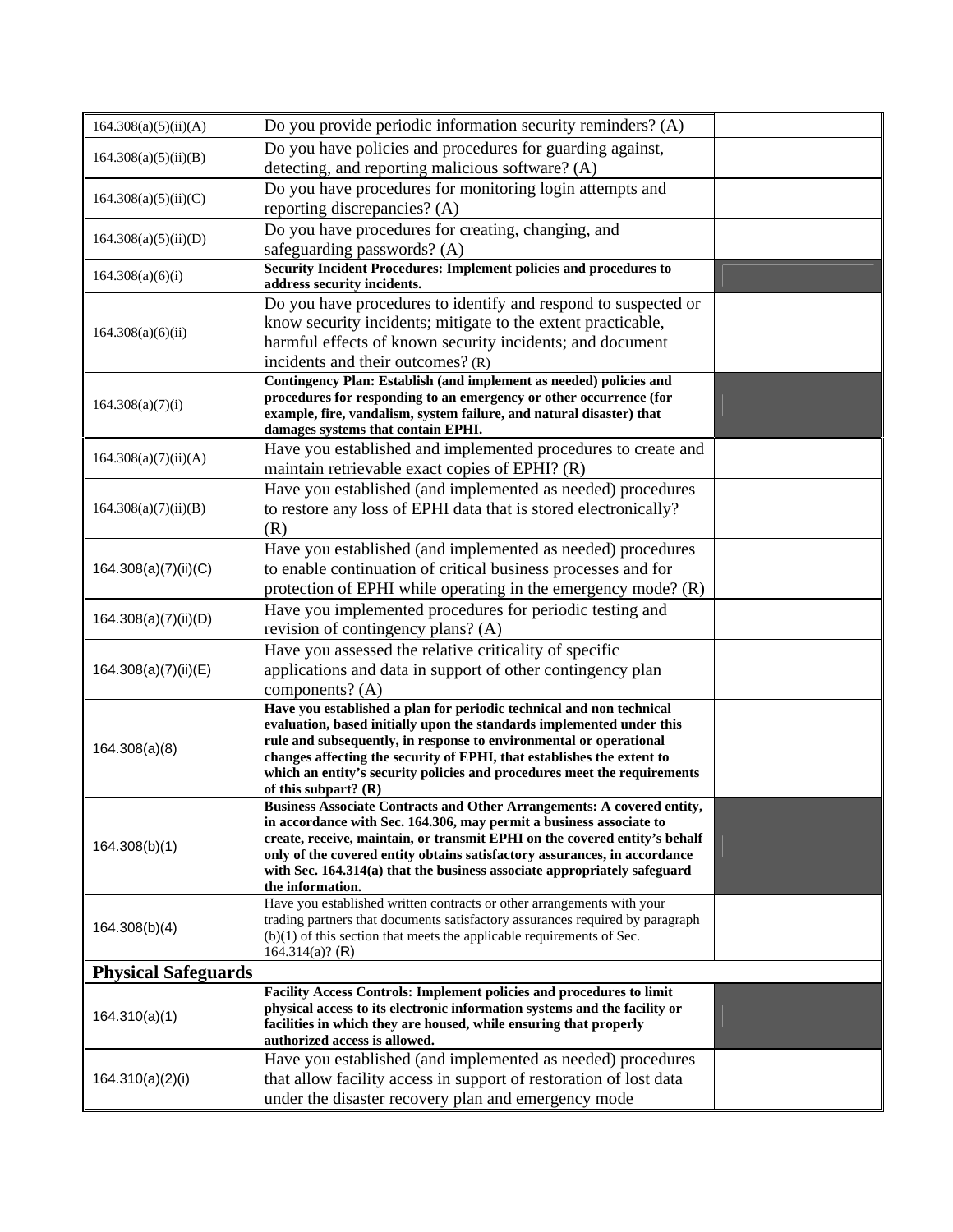|                             | operations plan in the event of an emergency? (A)                                                                                                    |  |
|-----------------------------|------------------------------------------------------------------------------------------------------------------------------------------------------|--|
| 164.310(a)(2)(ii)           | Have you implemented policies and procedures to safeguard the                                                                                        |  |
|                             | facility and the equipment therein from unauthorized physical                                                                                        |  |
|                             | access, tampering, and theft? (A)                                                                                                                    |  |
|                             | Have you implemented procedures to control and validate a                                                                                            |  |
| 164.310(a)(2)(iii)          | person's access to facilities based on their role or function,                                                                                       |  |
|                             | including visitor control, and control of access to software                                                                                         |  |
|                             | programs for testing and revision? (A)                                                                                                               |  |
|                             | Have you implemented policies and procedures to document                                                                                             |  |
| 164.310(a)(2)(iv)           | repairs and modifications to the physical components of a                                                                                            |  |
|                             | facility, which are related to security (for example, hardware,                                                                                      |  |
|                             | walls, doors, and locks)? (A)                                                                                                                        |  |
|                             | Have you implemented policies and procedures that specify the proper                                                                                 |  |
| 164.310(b)                  | functions to be performed, the manner in which those functions are to be<br>performed, and the physical attributes of the surroundings of a specific |  |
|                             | workstation or class of workstation that can access EPHI? (R)                                                                                        |  |
|                             | Have you implemented physical safeguards for all workstations that                                                                                   |  |
| 164.310(c)                  | access EPHI to restrict access to authorized users? $(R)$                                                                                            |  |
|                             |                                                                                                                                                      |  |
|                             |                                                                                                                                                      |  |
|                             | Device and Media Controls: Implement policies and procedures that<br>govern the receipt and removal of hardware and electronic media that            |  |
| 164.310(d)(1)               | contain EPHI into and out of a facility, and the movement of these items                                                                             |  |
|                             | within the facility.                                                                                                                                 |  |
|                             | Have you implemented policies and procedures to address final                                                                                        |  |
| 164.310(d)(2)(i)            | disposition of EPHI, and/or hardware or electronic media on                                                                                          |  |
|                             | which it is stored? $(R)$                                                                                                                            |  |
|                             | Have you implemented procedures for removal of EPHI from                                                                                             |  |
| 164.310(d)(2)(ii)           | electronic media before the media are available for reuse? $(R)$                                                                                     |  |
|                             | Do you maintain a record of the movements of hardware and                                                                                            |  |
| 164.310(d)(2)(iii)          | electronic media and the person responsible for its movement?                                                                                        |  |
|                             | (A)                                                                                                                                                  |  |
|                             | Do you create a retrievable, exact copy of EPHI, when needed,                                                                                        |  |
| 164.310(d)(2)(iv)           | before movement of equipment? (A)                                                                                                                    |  |
| <b>Technical Safeguards</b> |                                                                                                                                                      |  |
|                             | Access Controls: Implement technical policies and procedures for                                                                                     |  |
| 164.312(a)(1)               | electronic information systems that maintain EPHI to allow access only to                                                                            |  |
|                             | those persons or software programs that have been granted access rights                                                                              |  |
|                             | as specified in Sec. $164.308(a)(4)$ .                                                                                                               |  |
| 164.312(a)(2)(i)            | Have you assigned a unique name and/or number for                                                                                                    |  |
|                             | identifying and tracking user identity? (R)                                                                                                          |  |
|                             | Have you established (and implemented as needed) procedures                                                                                          |  |
| 164.312(a)(2)(ii)           | for obtaining for obtaining necessary EPHI during and                                                                                                |  |
|                             | emergency? $(R)$                                                                                                                                     |  |
| 164.312(a)(2)(iii)          | Have you implemented procedures that terminate an electronic                                                                                         |  |
|                             | session after a predetermined time of inactivity? (A)                                                                                                |  |
| 164.312(a)(2)(iv)           | Have you implemented a mechanism to encrypt and decrypt                                                                                              |  |
|                             | EPHI? (A)                                                                                                                                            |  |
|                             | Have you implemented Audit Controls, hardware, software, and/or                                                                                      |  |
| 164.312(b)                  | procedural mechanisms that record and examine activity in information                                                                                |  |
|                             | systems that contain or use EPHI? $(R)$                                                                                                              |  |
|                             |                                                                                                                                                      |  |